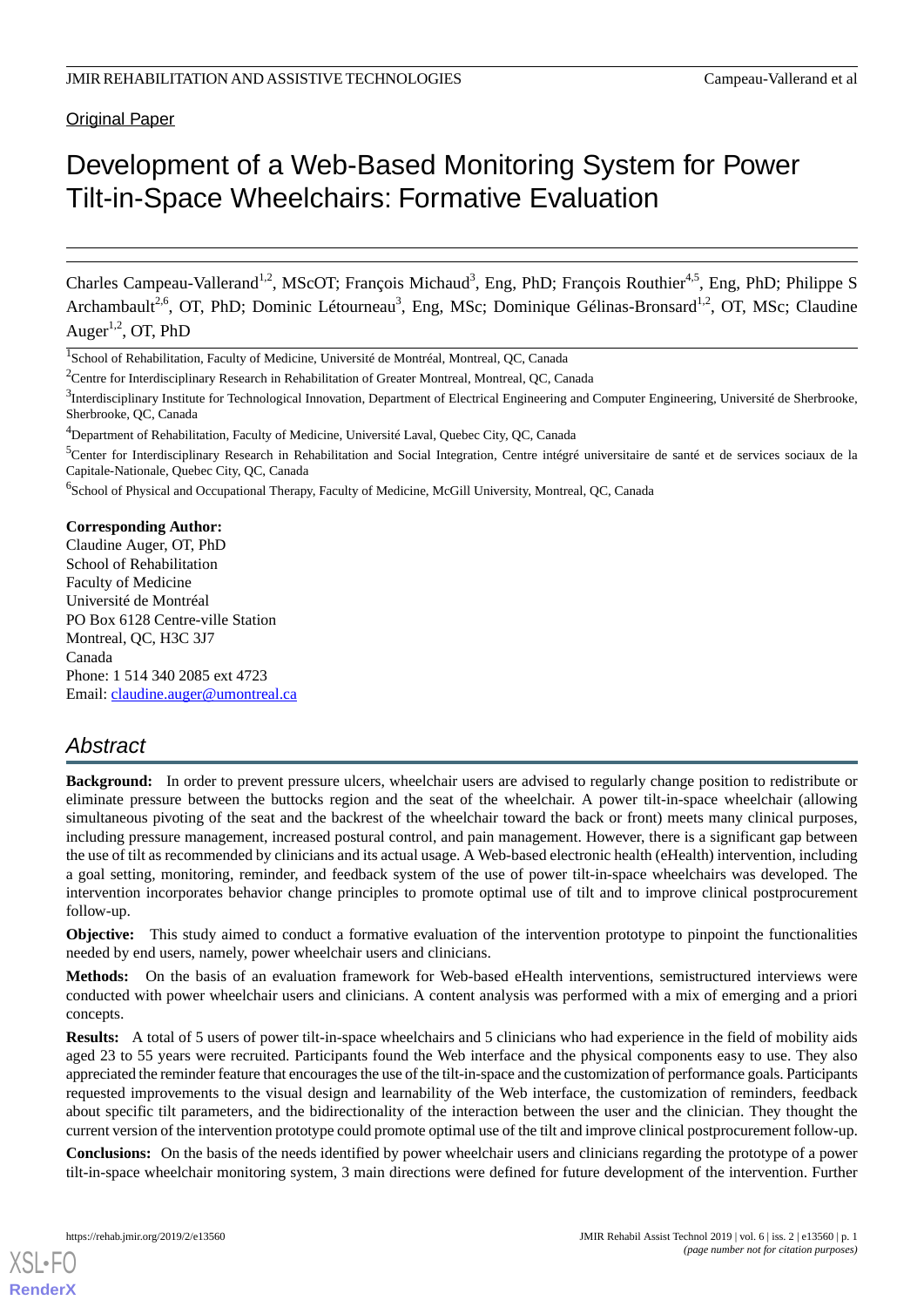research with new wheelchair users, manual tilt-in-space wheelchairs, various age groups, and family caregivers is recommended to continue the formative evaluation of the prototype.

(JMIR Rehabil Assist Technol 2019;6(2):e13560) doi: [10.2196/13560](http://dx.doi.org/10.2196/13560)

#### **KEYWORDS**

wheelchairs; eHealth; health behavior; pressure ulcers; self-help devices; remote sensing technology; technology assessment

### *Introduction*

#### **Background**

Globally, about 65 million people need a wheelchair [[1\]](#page-9-0). In North America, an estimated 15% of wheelchair users living in a community use a power wheelchair [\[2](#page-9-1),[3\]](#page-9-2). Pressure ulcers represent a major problem for power wheelchair users [[4\]](#page-9-3). The loss of mobility and lack of sensitivity are important risk factors in the formation of pressure ulcers [\[5](#page-9-4)]. For example, over 50% of Americans with spinal cord injuries develop at least one pressure ulcer during their lifetime [[6\]](#page-10-0). The risk of developing pressure ulcers also affects other wheelchair users with central neurological conditions (eg, multiple sclerosis and cerebral palsy) [[7,](#page-10-1)[8](#page-10-2)] and elderly people who experience fragility associated with a major loss of mobility [[9,](#page-10-3)[10](#page-10-4)]. In addition to causing pain and infections and increasing mortality risk, a pressure ulcer may require hospitalization of 6 to 14 days [\[11](#page-10-5),[12](#page-10-6)] along with extended bedrest. Consequently, the presence of a pressure ulcer may not only limit an individual's capacity to participate in significant activities [[13\]](#page-10-7) but may also detract from their quality of life  $[14,15]$  $[14,15]$  $[14,15]$ . In addition, pressure ulcers have a major financial impact on the health care system: the estimated cost of their treatment ranges from Can \$2000 to Can \$20,000, depending on their severity [[16\]](#page-10-10).

Scientific studies [\[17](#page-10-11),[18\]](#page-10-12) and the best-known practice guides [[19](#page-10-13)[,20](#page-10-14)] recommend that users increase blood flow to the buttocks region by regularly changing position to redistribute or eliminate pressure between the buttocks region and the seat of the wheelchair, while avoiding sliding on the seat surface. To do so, depending on the individual's capacities, several strategies can be used to reduce pressure on the buttocks region (eg, pushing up, leaning forward and sideways, and positioning oneself on the back wheels) [\[21](#page-10-15)]. However, some users are unable to complete these maneuvers and, therefore, need to activate power tilt on their wheelchair to compensate for their inabilities. Power tilt allows simultaneous pivoting of the seat and the backrest of the wheelchair toward the back (or front). The constant seat-backrest angle keeps the user at the back of the seat, preventing friction and sliding during a change of position. Depending on the angle of the tilt, the pressure on the seat decreases by 11% to 55% [[22-](#page-10-16)[24](#page-10-17)]. To optimize the benefits of power tilt in reducing pressure, it is recommended that wheelchair users tilt every 30 min, for at least 1 to 2 min [\[19](#page-10-13)] at a minimum angle of 30 [\[22](#page-10-16),[25\]](#page-10-18).

Therefore, the use of power tilt is an effective means of changing the pressure distribution between the buttocks region and the seat, as needed, because it redistributes pressure largely to the backrest of the wheelchair  $[26]$  $[26]$ . In fact, the use of power tilt provides benefits beyond prevention and treatment of pressure ulcers. On the basis of a literature review followed by focus

groups, Lacoste et al [\[27](#page-10-20)] identified the main reasons that power wheelchair users use tilt daily: (1) comfort and pain, (2) rest and relaxation, (3) posture, (4) functional independence, and (5) physiological functions. The participants claimed that they used tilt for comfort purposes (95%), rest (92%), relaxation (70%), or pain reduction (77%). Only 30% of the participants reported tilting during the day to prevent or treat pressure ulcers, and 20% of them used tilt to avoid sliding on the seat of their wheelchair. They also reported that they tilted at small  $(0^{\circ}$ -15°) and medium (16°-30°) angles much more often than at large angles (31°-45°). This observation has been corroborated by several other studies [[18](#page-10-12)[,28](#page-10-21)-[30\]](#page-10-22) that all reached the same conclusion: there is an important gap between the usage recommended by clinicians and the actual use of power tilt.

Personalized instruction in the proper daily use of tilt is indeed part of the care continuum of power wheelchair users. However, recently documented clinical practices demonstrate that little or no time is dedicated to training sessions and practice using various wheelchair components [[31](#page-11-0)[-36](#page-11-1)]. Furthermore, given that the conceptualization of reasons for the use of power tilt is complex and differs greatly between clinicians and users [[30\]](#page-10-22), it may be difficult for both parties to reach a common understanding of the recommended use of tilt during power wheelchair procurement. Under these circumstances, it is understandable that the lack of postprocurement follow-up of the use of mobility aids is one of the main concerns of wheelchair users [\[37](#page-11-2)].

To date, several studies have examined monitoring technologies to gather objective data regarding the use of mobility aids. The scoping review by Routhier et al [\[38](#page-11-3)] pertaining to the use of monitoring technologies by power wheelchair users found that activities associated with the prevention and treatment of pressure ulcers are the most frequent research topic. Among the 43 studies compiled, only 1 proposed an intervention involving interaction between clinicians and users where clinicians could objectively monitor the daily use of power tilt and other wheelchair components (reclining backrest, elevating leg rest, and seat) [\[39](#page-11-4)]. Recently described by Wu et al [\[40](#page-11-5)], this intervention, which is offered in the form of a mobile app, is intended to prompt users to adopt the repositioning behaviors recommended by their clinicians by issuing reminders and personalized alerts. Nonetheless, although this intervention is on the market, only a very small number of users and clinicians can benefit from it because it is compatible with power wheelchairs from only 1 manufacturer. A portable monitoring system that could be installed on various models of power wheelchairs would reach a wider range of users.

 $XS$ -FO **[RenderX](http://www.renderx.com/)**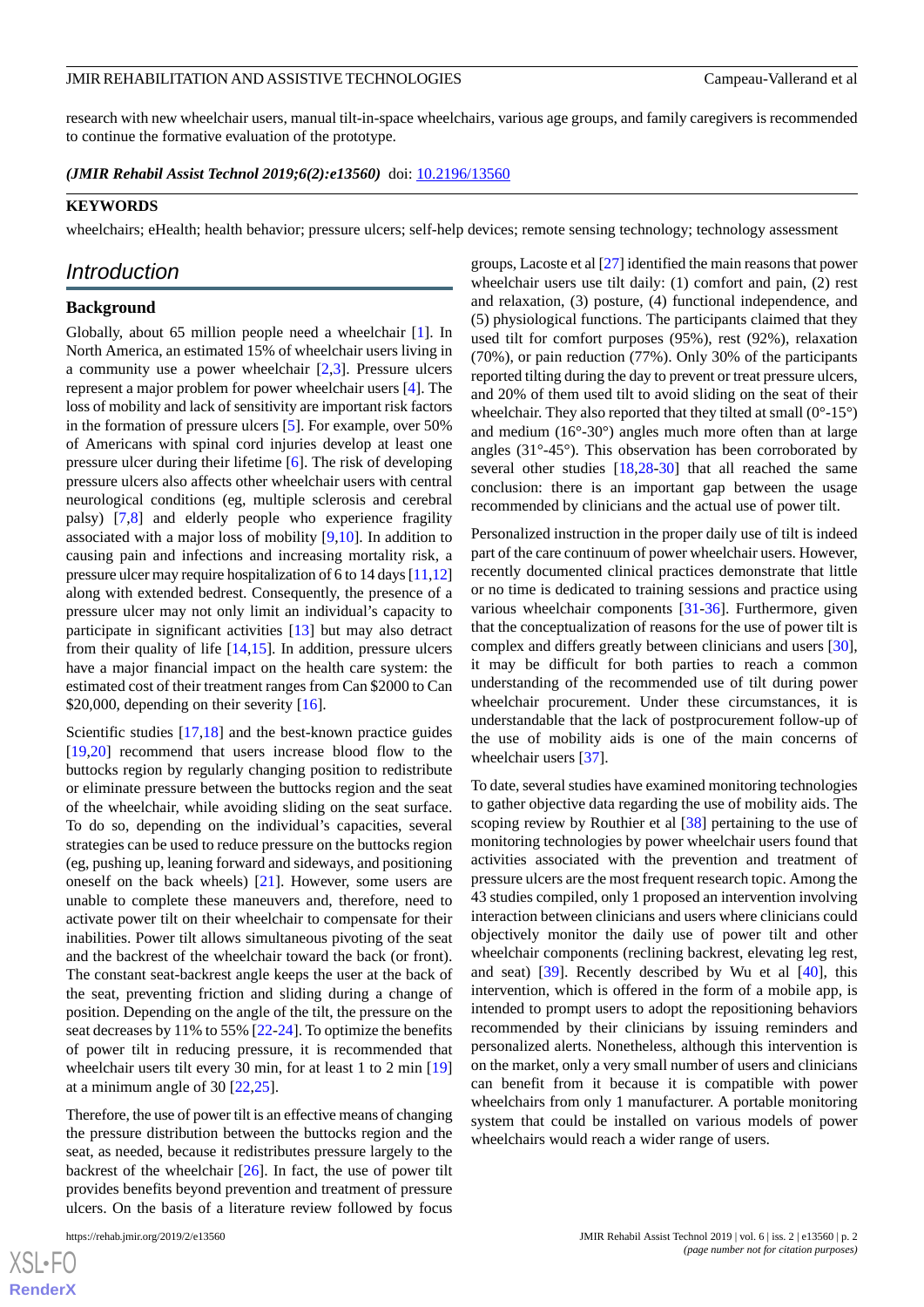#### **Objectives**

Consequently, our research team has developed a Web-based electronic health (eHealth) intervention that integrates technology and professional advice. The prototype includes a monitoring system that can be installed without complex manipulation or permanent modification on all models of power wheelchairs. The data gathered are transmitted to the user and to the attending clinician via a Web interface. This intervention aims to favor optimal use of tilt among users of any power wheelchair model and to improve the postprocurement monitoring offered by clinicians. Our study's objective was to perform a formative evaluation of our monitoring system prototype to clarify the functionalities needed by end users (power wheelchair users and clinicians) and thus increase the likelihood that healthy behaviors targeted by the intervention are adopted. Formative evaluation of a system by end users is typically performed when a product is in the early stage of its development to identify and solve problems that influence the end user's experience [\[41](#page-11-6),[42\]](#page-11-7).

# *Methods*

### **Prototype Description**

The proposed intervention was developed by a multidisciplinary team of researchers, clinicians, students, and business partners working in the fields of rehabilitation and electrical and computer engineering. The Behavioral Intervention Technology (BIT) model [[43\]](#page-11-8) illustrates the components of the intervention ([Table 1\)](#page-3-0). Already commonly used in the eHealth domain [[44](#page-11-9)[-46](#page-11-10)], the BIT model has the advantage of reconciling principles issuing from behavioral change theories with different concepts in electrical and computer engineering. This model describes 2 conceptual components and 3 technical components to consider during the development of eHealth interventions,

namely, the aims of the intervention, behavioral change strategies, elements, characteristics, and workflow.

The literature was reviewed to compile the clinical goals associated with the use of tilt. In addition, identification of the needs and priorities of stakeholders [\[47](#page-11-11)] enabled us to select behavioral change strategies (eg, feedback on performance), elements (eg, transmission of data concerning the use of tilt), and characteristics (eg, graphics and text results) to include ([Table 1\)](#page-3-0). The reference framework proposed by Webb et al [[48\]](#page-11-12) on effective behavioral change strategies used in eHealth interventions has also guided the choice of behavioral change strategies.

[Figure 1](#page-3-1) presents the prototype of the developed monitoring system. The system includes 2 accelerometers (InvenSense MPU-6050) installed at the power base and backrest of the wheelchair. Each of them measures the tilt angle relative to the direction of gravity, then the difference of both angles provides the effective tilt angle, independent from the surface unevenness. A matrix of  $3 \times 3$  sensors (Interlink Electronics FSR 400) measures pressure on the seat to activate the monitoring system when someone sits on the wheelchair, and the information is used to calculate time spent in the wheelchair. An optical flow sensor (PMW3901) detects movement of the wheelchair to send alerts when stationary only. An embedded computing system (Raspberry Pi Zero W) calculates the time seated in the wheelchair and the tilt time. The computer analyzes the results, archives them in a database, and displays them on a Web interface accessible by a local wireless network. The system also includes a notification module equipped with indicator lights emitting diodes and a vibration motor that serves as a tilt reminder. No personal data are stored in the embedded computing system as it is linked to an external secured server for data management and security.

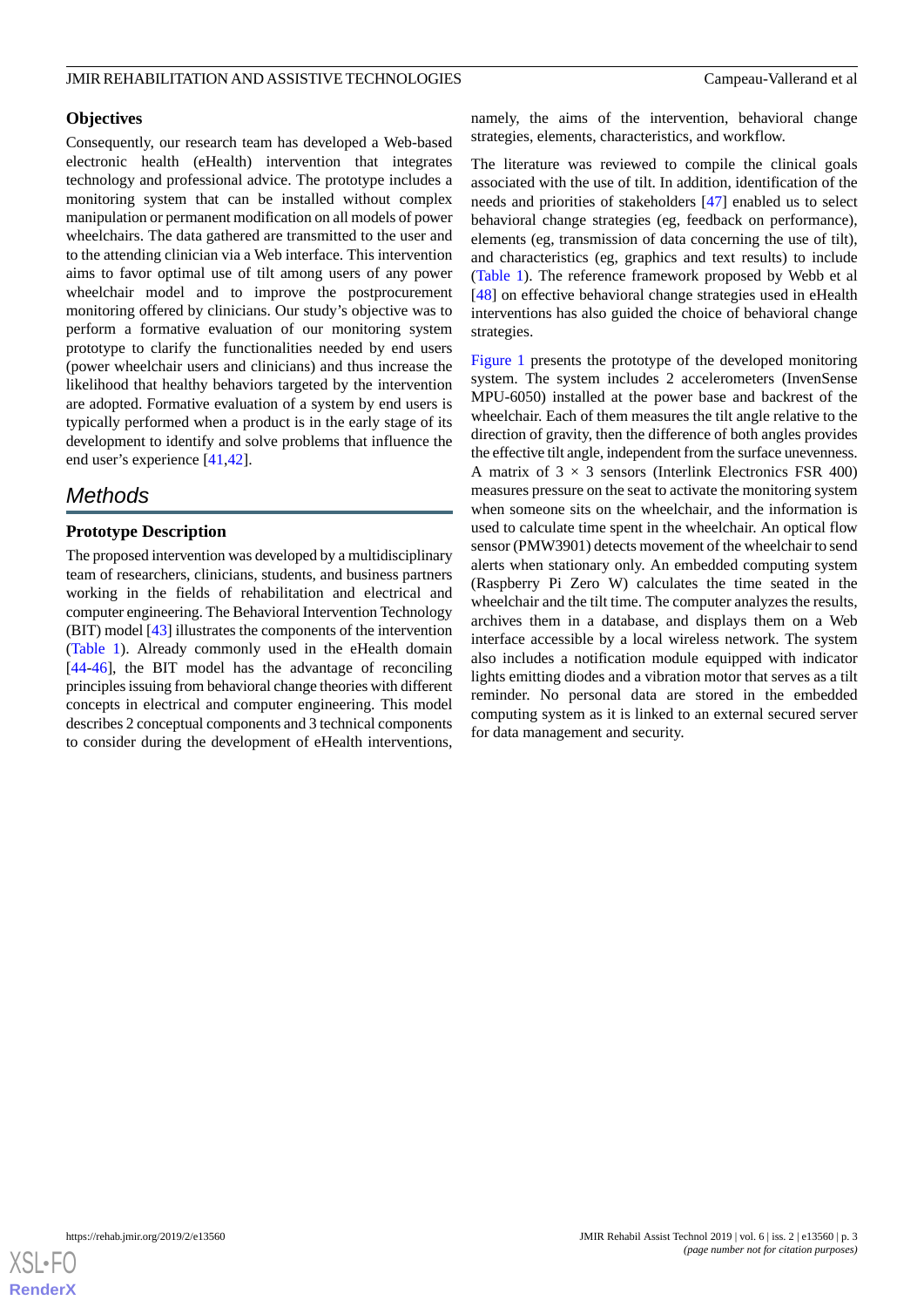<span id="page-3-0"></span>**Table 1.** Monitoring system of the use of the power tilt wheelchair according to the Behavioral Intervention Technology model.

| Conceptual and technical components of the Behavioral Power tilt-in-space monitoring system<br>Intervention Technology model |                                                                                                                                                                                                                                                                                                                                                                                                                                                                                                                                                                                                                                                                                                                                                                                            |  |  |
|------------------------------------------------------------------------------------------------------------------------------|--------------------------------------------------------------------------------------------------------------------------------------------------------------------------------------------------------------------------------------------------------------------------------------------------------------------------------------------------------------------------------------------------------------------------------------------------------------------------------------------------------------------------------------------------------------------------------------------------------------------------------------------------------------------------------------------------------------------------------------------------------------------------------------------|--|--|
| Aims of the intervention (conceptual "Why")                                                                                  | Favor optimal use of power tilt<br>Allow clinicians to offer users more effective postprocurement follow-up of power<br>tilt                                                                                                                                                                                                                                                                                                                                                                                                                                                                                                                                                                                                                                                               |  |  |
| Behavioral change strategies (conceptual "How")                                                                              | Provide information on the outcomes in general: inform users of tilt parameters (fre-<br>quency, angle, and duration of tilt) associated with recommended tilt goals<br>Provide information on the outcomes for individuals: inform users about reasons<br>linked to recommended tilt goals<br>Action planning: allow users to create their own personal tilt goals<br>$\bullet$<br>Reinforcing effort toward behavior: recognize users' efforts to attain recommended<br>and personal goals<br>Provide rewards for behavior: congratulate users on attainment of goals<br>$\bullet$<br>Prompts/cues: issue tilt reminder when necessary<br>$\bullet$<br>Provide feedback on performance: transmit results on daily and monthly use of tilt<br>according to recommended and personal goals |  |  |
| Elements (technical "What")                                                                                                  | Collection, analysis, and passive transmission of data regarding the use of tilt to the<br>user and clinician<br>Reminder (indicator lights and vibration motor) aligned with tilt parameters of personal<br>goals<br>Data entry field                                                                                                                                                                                                                                                                                                                                                                                                                                                                                                                                                     |  |  |
| Characteristics (technical "How")                                                                                            | Medium: text, images, and graphics<br>Complexity: tasks are easy to perform and have simple instructions<br>Aesthetics: simple and discreet                                                                                                                                                                                                                                                                                                                                                                                                                                                                                                                                                                                                                                                |  |  |
| Workflow (technical "When")                                                                                                  | Automatic transmission of results on the use of tilt at specific intervals (eg, at the end<br>of each day or start of each month)                                                                                                                                                                                                                                                                                                                                                                                                                                                                                                                                                                                                                                                          |  |  |



<span id="page-3-1"></span>**Figure 1.** Embedded computing system architecture performing data acquisition, storage, and processing on a power tilt-in-space wheelchair.

As shown in [Figure 2](#page-4-0), the monitoring system's Web interface is optimized for computers, tablets, and smartphones. The Web interface includes separate pages to input recommendations and displays tilt goals and feedback on the use of tilt. On the recommendation page, attending clinicians can specify recommendations from among the proposed tilt goals: (1) prevention and treatment of pressure ulcers, (2) postural control at rest, (3) postural control during movements, (4) edema, (5) pain management, (6) comfort, (7) transfers, and (8) rest. Users can also create personalized tilt goals to add to the list of recommendations. Once the recommendations are saved, they

[XSL](http://www.w3.org/Style/XSL)•FO **[RenderX](http://www.renderx.com/)**

tilt goals. These goals are configured to provide information on the positive outcomes of the use of tilt. In addition, at all times, users can personalize their own performance targets and tilt parameters (frequency, angle, and duration of tilt) associated with the goal of prevention and treatment of pressure ulcers. The term *personal goals* refers to new targets set by the user, as opposed to the *recommended goals*, initially set by the clinician. The Web interface also included a section where users and attending clinicians can view daily and monthly data on tilt usage in real time. These data are displayed in the form of

are automatically available to users in the form of recommended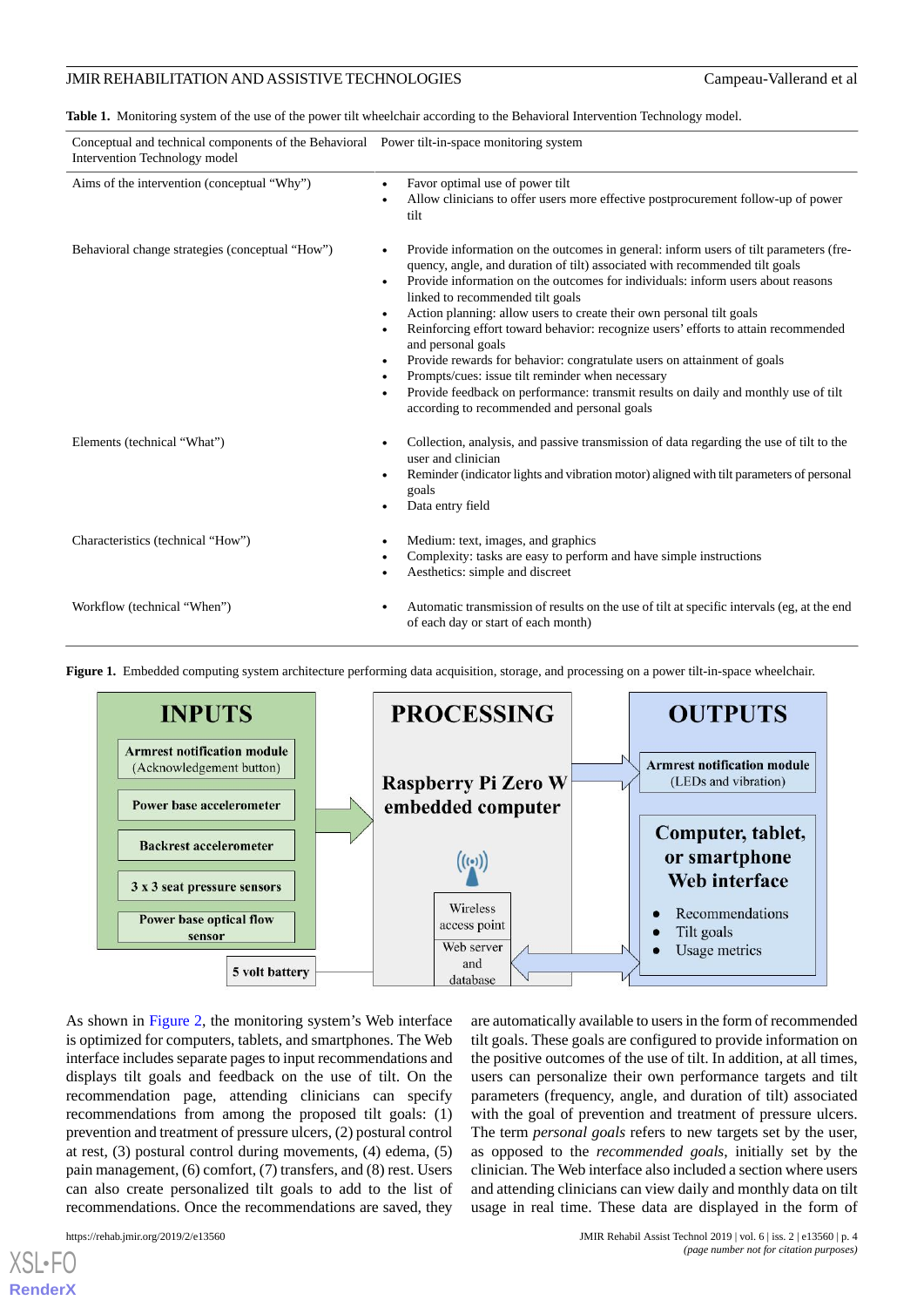graphics and text results that show the user's performance relative to the recommended and personal tilt goals. A message encouraging users to keep up with their efforts or to try to attain their tilt goals is also displayed. Another element intended to motivate users to use tilt, specifically to prevent and treat pressure ulcers, is the tilt reminder ([Multimedia Appendix 1\)](#page-9-5). This reminder is activated each time the user sits in the wheelchair for a period longer than the tilt frequency specified in the user's personal goal. In addition, indicator lights change color when users reach or exceed the angle and duration of tilt specified in the personal goal to inform users that they have achieved the desired behavior.

<span id="page-4-0"></span>**Figure 2.** Screenshots of main pages of the Web interface of the power tilt usage monitoring system.



#### **Recruitment**

A formative evaluation was performed with 5 users of power tilt-in-space wheelchairs and 5 clinicians who had experience in the field of mobility aids. To ensure that they could easily navigate a Web interface, all participants had to have basic knowledge of how to use a computer, tablet, or smartphone. Users had to be at least 18 years old and use a power tilt-in-space wheelchair as their main mobility aid. There were no exclusion criteria for the 2 groups of participants.

The project received ethical approval from the institutional review board of the Centre for Interdisciplinary Research in Rehabilitation of Greater Montreal (CRIR-1090-0715). The coordinators of clinical research at 3 rehabilitation centers in the Greater Montreal Area (Canada) identified all potential participants. Participants provided written consent to participate in the study.

[XSL](http://www.w3.org/Style/XSL)•FO **[RenderX](http://www.renderx.com/)**

#### **Interview Guide Development**

To ensure that all concepts that influence the quality of the Web-based intervention were developed and the users' experience were covered, the conceptual framework by Baumel et al [\[49](#page-11-13)] was used to build the interview guide. Accordingly, the following concepts were examined: usability, visual design, content, user engagement, therapeutic persuasiveness, therapeutic alliance, and general subjective evaluation. The interview consisted of 2 parts. First, after having briefly described the prototype and the intervention goals, realistic task-based scenarios were presented to the participants. Specifically, power wheelchair users (1) viewed photos of the physical components of the system installed on a power wheelchair, (2) consulted tilt goals and set a personal goal according to their preferences in the Web interface, (3) viewed a tilt reminder on video, and (4) consulted and interpreted results linked to daily and monthly use of tilt directly in the Web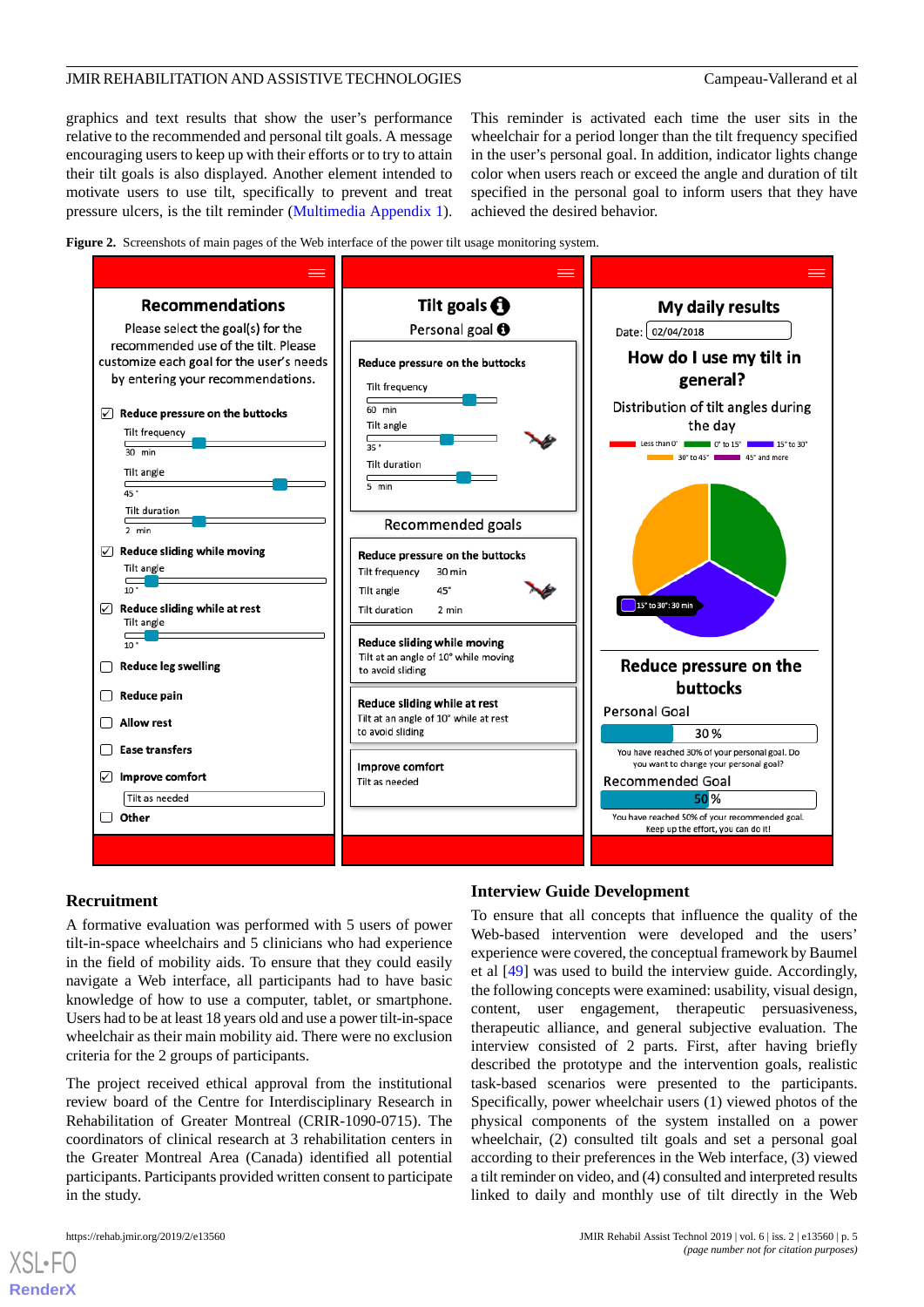interface. Clinicians viewed the same scenarios, with the addition of a fifth scenario on the entry of recommendations regarding the use of tilt. During the scenarios, participants were asked to think aloud, a process that encouraged participants interacting with a product to verbalize their thoughts, reactions, and emotions, which provided an insight into their experience as a user [\[41](#page-11-6)]. Participants were asked open-ended questions after each scenario. The second part of the interview contained questions concerning the prototype in general. A preliminary version of the interview guide was tested with a family caregiver and clinician, both familiar with the mobility aids domain. The comments served to improve and refine the guide (contact CA to obtain a copy).

### **Data Collection Procedure**

Each of the participants was met individually for a session that lasted about 1.5 hours, which was recorded in a digital audio format. The participants' sociodemographic data, including their level of perceived experience with technologies and the internet, their reasons for using tilt, and their history of pressure ulcers, were also obtained. Observation notes (eg, participants' nonverbal reactions) were taken throughout the session.

#### **Data Processing and Analysis**

<span id="page-5-0"></span>Interview transcriptions were subject to content analysis with a mixed coding approach. The coding guide was based on the key concepts by Baumel et al [\[49](#page-11-13)] (main themes and subthemes), and the emerging themes were linked to these concepts until a final coding guide was developed. Coding was done with QDA Miner v5.0 (Provalis Research) software by the first author (CCV), and a second author (DGB) coded transcriptions independently. Divergence in coding was discussed with the last author (CA) to reach consensus.

# *Results*

### **Study Participants**

Participants' characteristics are presented in [Tables 2](#page-5-0) and [3](#page-6-0). Power wheelchair users' ages ranged from 23 to 49 years, and clinicians' ages ranged from 34 to 55 years. Each of the 2 groups of participants comprised 3 men and 2 women. All power wheelchair users had a neurological condition, and 3 of them had pressure ulcers in their buttocks region. They lived in the community and used their device daily as their main mobility aid for at least 8 years. Regarding their current usage of the tilt, they all reported using it for either comfort or to prevent and treat pressure ulcers. Moreover, 3 out of 5 users also mentioned that they used tilt to avoid sliding on their wheelchair, and 1 person mentioned easing transfers. The 5 clinicians interviewed were all occupational therapists. One of them worked in a neuromuscular disease program and the other 4 worked in technical aid programs and services. Perceived experience with technologies and the internet varied within the sample.

**Table 2.** Sociodemographic characteristics of power wheelchair users (N=5).

| Sociodemographic characteristics                                  | Value          |  |  |
|-------------------------------------------------------------------|----------------|--|--|
| Age (years), range                                                | 23-49          |  |  |
| Gender, n                                                         |                |  |  |
| Male                                                              | $\mathfrak{2}$ |  |  |
| Female                                                            | 3              |  |  |
| Principal diagnosis, n                                            |                |  |  |
| Cerebral palsy                                                    | 3              |  |  |
| Quadriplegia                                                      | $\mathfrak{2}$ |  |  |
| Occupation, n                                                     |                |  |  |
| Employed                                                          | $\mathfrak{2}$ |  |  |
| Unemployed                                                        | $\overline{2}$ |  |  |
| Student                                                           | 1              |  |  |
| Level of perceived experience with technology and the internet, n |                |  |  |
| Inexperienced                                                     | 1              |  |  |
| Somewhat experienced                                              | 1              |  |  |
| Very experienced                                                  | $\mathfrak{Z}$ |  |  |

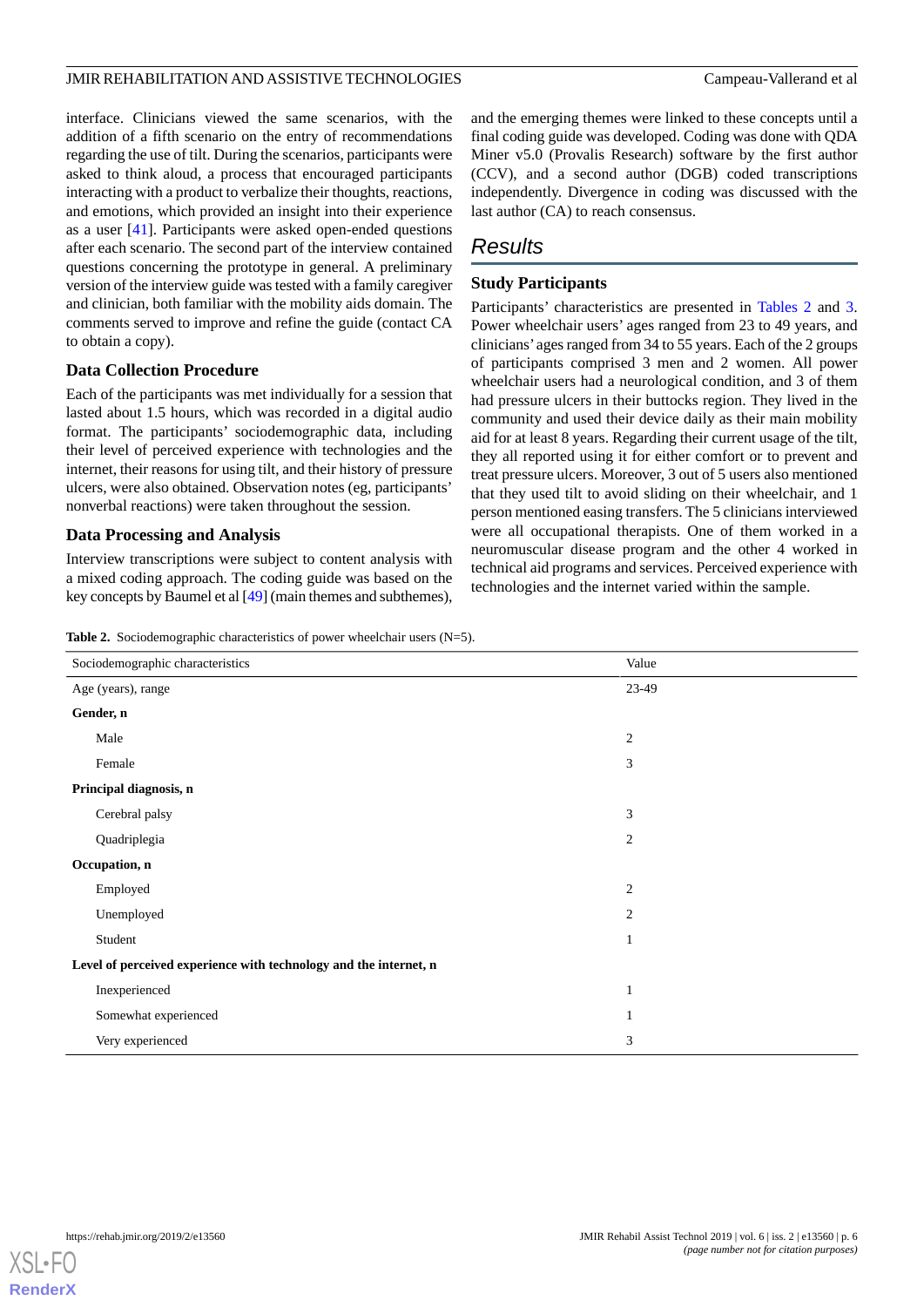<span id="page-6-0"></span>**Table 3.** Sociodemographic characteristics of clinicians (N=5).

| Sociodemographic characteristics                                  | Value          |  |  |
|-------------------------------------------------------------------|----------------|--|--|
| Age (years), range                                                | 34-55          |  |  |
| Gender, n                                                         |                |  |  |
| Male                                                              | $\overline{c}$ |  |  |
| Female                                                            | 3              |  |  |
| Level of perceived experience with technology and the internet, n |                |  |  |
| Inexperienced                                                     | 1              |  |  |
| Somewhat experienced                                              | 3              |  |  |
| Very experienced                                                  | 1              |  |  |

#### **Evaluation Outcomes**

<span id="page-6-1"></span>The 7 main themes of the conceptual framework by Baumel et al [\[49](#page-11-13)] captured the viewpoints of users and clinicians. We identified only 4 emerging subthemes, all of which represented

the clinical perspective, and they were regrouped under the therapeutic persuasiveness and the general subjective evaluation concepts. [Table 4](#page-6-1) summarizes the participant's comments regarding the Web-based monitoring system. These results are presented in detail in the following paragraphs.

**Table 4.** Main participants' comments about the power tilt usage monitoring system.

| <b>Baumel</b> concepts                                                                                                                             | <b>Users</b><br>$(n=5)$ | Clinicians<br>$(n=5)$ | Interview results                                                                                                                     |
|----------------------------------------------------------------------------------------------------------------------------------------------------|-------------------------|-----------------------|---------------------------------------------------------------------------------------------------------------------------------------|
| Usability (ease of use and ease of learning)                                                                                                       | 4                       | 5                     | Physical components are convenient for daily use of the wheelchair                                                                    |
|                                                                                                                                                    | 4                       | 5                     | Web interface is easy to use                                                                                                          |
|                                                                                                                                                    | 5                       | 5                     | Some interactive functions of the Web interface are not intuitive                                                                     |
| Visual design (appearance and visual quality)                                                                                                      | $\overline{4}$          | $\overline{4}$        | System looks discreet on the wheelchair                                                                                               |
|                                                                                                                                                    | 3                       | 1                     | Web interface could have more colors                                                                                                  |
|                                                                                                                                                    | $\overline{4}$          | 2                     | Web interface could have larger fonts                                                                                                 |
| Content (content provided or learned during the use of<br>the Web intervention)                                                                    | 5                       | 5                     | Web tilt goals are well presented to the user                                                                                         |
| User engagement (extent that the Web intervention<br>employs strategies to attract and encourage its adoption)                                     | 3                       | 5                     | Personal tilt goal for the prevention and treatment of pressure ulcers<br>is appreciated                                              |
|                                                                                                                                                    | 4                       | 5                     | Reminder settings are not appropriate in certain contexts                                                                             |
| Therapeutic persuasiveness (extent to which the Web<br>intervention encourages users to make positive behavior<br>change)                          | 5                       | $\sqrt{a}$            | Users felt that the tilt reminder would encourage them to tilt more<br>often                                                          |
|                                                                                                                                                    | 5                       | 5                     | Color of the indicator lights according to the angle and the duration<br>of the tilt is appreciated                                   |
|                                                                                                                                                    | 5                       | 5                     | Feedback on the goal associated with the prevention and treatment<br>of pressure ulcers should not take the form of a global analysis |
| Therapeutic alliance (ability of the intervention to create<br>an alliance with the user to bring about positive change)                           | 4                       | 4                     | Web interface is missing a space where users can share their experi-<br>ence regarding the use of tilt with their clinicians          |
| General subjective evaluation (potential anticipated<br>benefit of the intervention for the target audience and<br>to the possible usage contexts) | 5                       | 5                     | Participants felt that the goal of the Web intervention was met by the<br>current system                                              |
|                                                                                                                                                    |                         | 5                     | Clinicians considered that the Web intervention would improve<br>postprocurement follow-up of tilt use                                |

<sup>a</sup>Not applicable.

#### *Usability*

[XSL](http://www.w3.org/Style/XSL)•FO **[RenderX](http://www.renderx.com/)**

Regarding ease of use of the physical components of the system, nearly all participants mentioned that the current configuration of components allowed adequate daily use of the wheelchair.

However, they also mentioned several aspects that should be considered during the configuration and installation of components (eg, minimize the overall width of the wheelchair and preserve the possibility to hang personal effects on the backrest). Regarding the Web interface, most users claimed that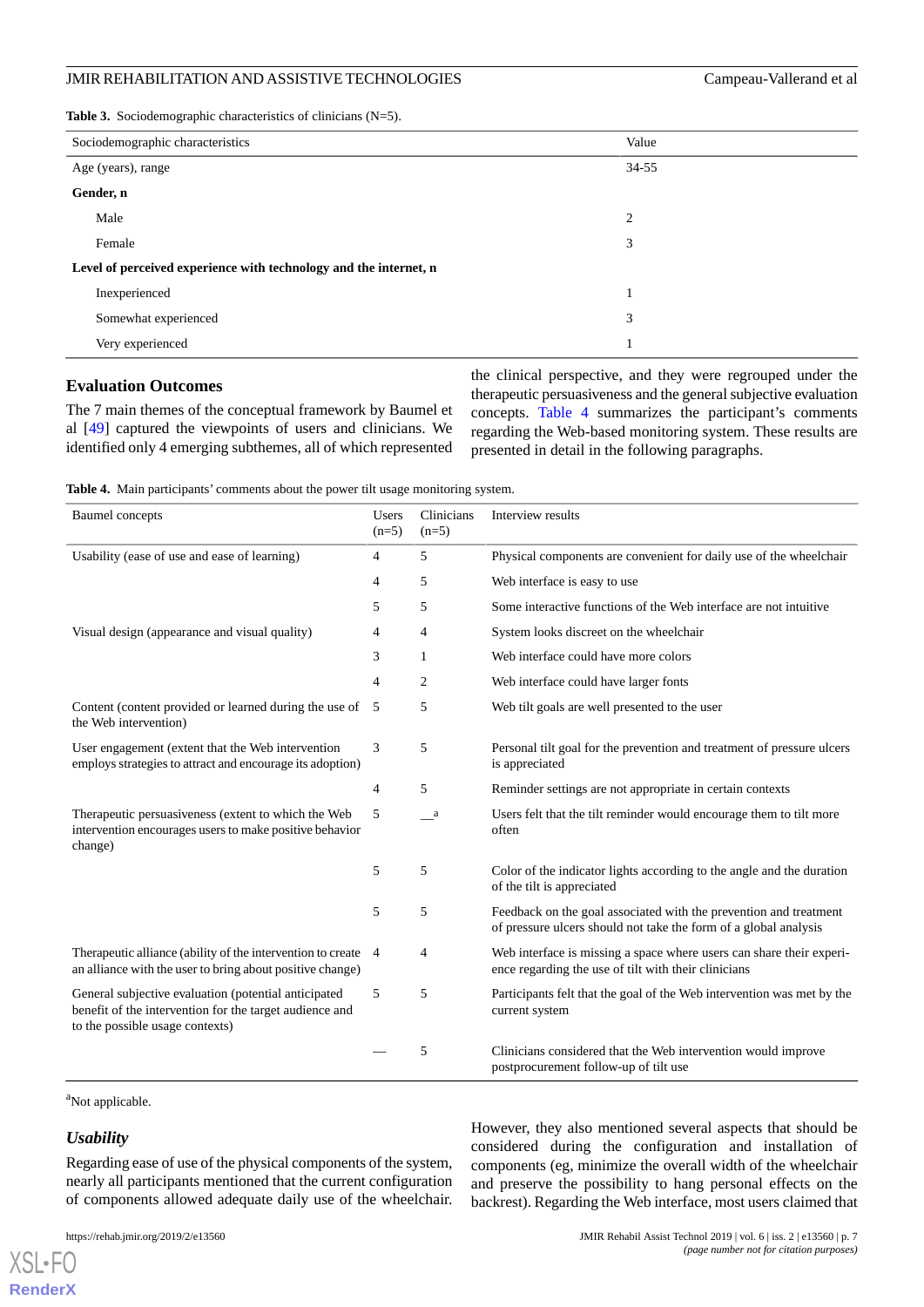the entire Web interface was easy to use and navigate. Similarly, all clinicians reported that it was easy to enter the recommendations within a reasonable time. Regarding learnability, all users and clinicians had difficulties with exploring some of the interactive functions of the Web interface at some point, particularly during consultation of their tilt goals and their results. The participants attributed these difficulties to the unintuitive aspect of the functions in question. Almost all the participants (users: n=5 and clinicians: n=4) thought that a training session that included a demonstration would be necessary to learn how to use the system.

#### *Visual Design*

Almost all participants described the system as discreet when installed on the wheelchair owing to its small size and the black color of its physical components. All the participants appreciated the general structure of the Web interface. However, some participants would have liked to see more colors, particularly during the consultation of the tilt goals, and others would have preferred a larger font.

#### *Content*

Overall, 4 clinicians found that the reasons for the use of tilt that were displayed in the recommendation entry screen corresponded to those they would normally recommend, whereas 1 clinician mentioned that his practice was restricted to a few on the list. All the participants found that the tilt goals available to users online were presented clearly and appropriately. All the participants also appreciated the clarity of the content of the daily and monthly results of the different tilt goals, except for those associated with prevention and treatment of pressure ulcers. They would have liked the content of the results related to this goal to include more explanatory information such as a written summary of the graphics.

#### *User Engagement*

All the clinicians appreciated the ability to personalize the recommended tilt goals according to the users' needs such as the choice of frequency, angle, and duration of tilt and personalized text entry. Most of the participants appreciated that the system let users set their own personal tilt goal in addition to the goal recommended by the clinician for the prevention and treatment of pressure ulcers. For example, 1 user said:

*It's good that you can set a personal goal for yourself because sometimes the occupational therapist may recommend something you are not really used to, but with your personal goal you can calmly go about reaching the recommended objective by increasing your personal goal each day.* [User-04]

Furthermore, 2 users who were less interested in adopting a personal goal mentioned that they would not set a personal goal at the start of the intervention because they preferred to rely solely on the objective recommended by the clinician.

All the participants appreciated being able to put the tilt reminder in sleep mode at any time. However, almost all of them found the indicator lights and vibration motor of the reminder irritating, too loud, or quite inappropriate in some

contexts (eg, at school, work, or the movies). Consequently, they would have liked to be able to personalize the reminder settings according to their preferences (eg, deactivate the vibration motor of the reminder).

#### *Therapeutic Persuasiveness*

All users thought that the tilt reminder would encourage them to tilt more often. One clinician (Clinician-01) described the reminder as a *mini coach* in charge of motivating users to achieve their tilt goals. In addition, all the users and clinicians who were interviewed appreciated the fact that the indicator lights installed on the reminder box changed color when the user reached or exceeded the angle and duration of tilt set in their personal goal. For example, 1 clinician (Clinician-02) claimed that the synchronization of the indicator lights with the tilt parameters made the parameters much more concrete for users and consequently easier to follow. However, most users (n=4) would have liked to receive tilt reminders not only related to the goal of prevention and treatment of pressure ulcers but also concerning other tilt goals proposed by the intervention (eg, reduce pain and improve postural control when moving) because the degree of attention that these goals require varies greatly during the day. Concerning the pertinence of results regarding the daily and monthly use of tilt, most users (n=3) mentioned that feedback available on the Web interface represented an additional source of motivation to help them achieve their objectives. The 2 users who did not share this view stated that they would not be inclined to view their progress online, but they would rely instead on the tilt reminder as the single source of motivation to achieve their goals. Finally, all users said they would prefer that the feedback on the goal associated with prevention and treatment of pressure ulcers take the form of an individual analysis of each of the tilt parameters rather than a global analysis. For example, 1 user claimed:

*In my feedback [on the goal associated with prevention and treatment of pressure ulcers], I would like to be able to isolate information regarding the frequency, angle and duration of tilt so that I could see where I need to improve more easily. This way I could know if, for example, I have to work more on tilt at a larger angle or if instead I should focus my efforts on tilting at a higher frequency.* [User-01]

#### *Therapeutic Alliance*

The vast majority of clinicians (n=4) found that the formulation of personal goals by users had a positive influence on their recommendations regarding the use of tilt. According to 1 clinician who shared this view:

*[The personal goal] helps me better understand how I as a clinician can give better recommendations because if users find they are obtaining more benefits with their personal goals, this means that my recommendation was not totally adapted to their needs.* [Clinician-01]

Consequently, these same clinicians believed that setting personal goals favors the creation of dialog between the 2 parties and ultimately of a compromise between what the clinician recommends and what the user is willing to do. Finally, almost

 $XS$  $\cdot$ FC **[RenderX](http://www.renderx.com/)**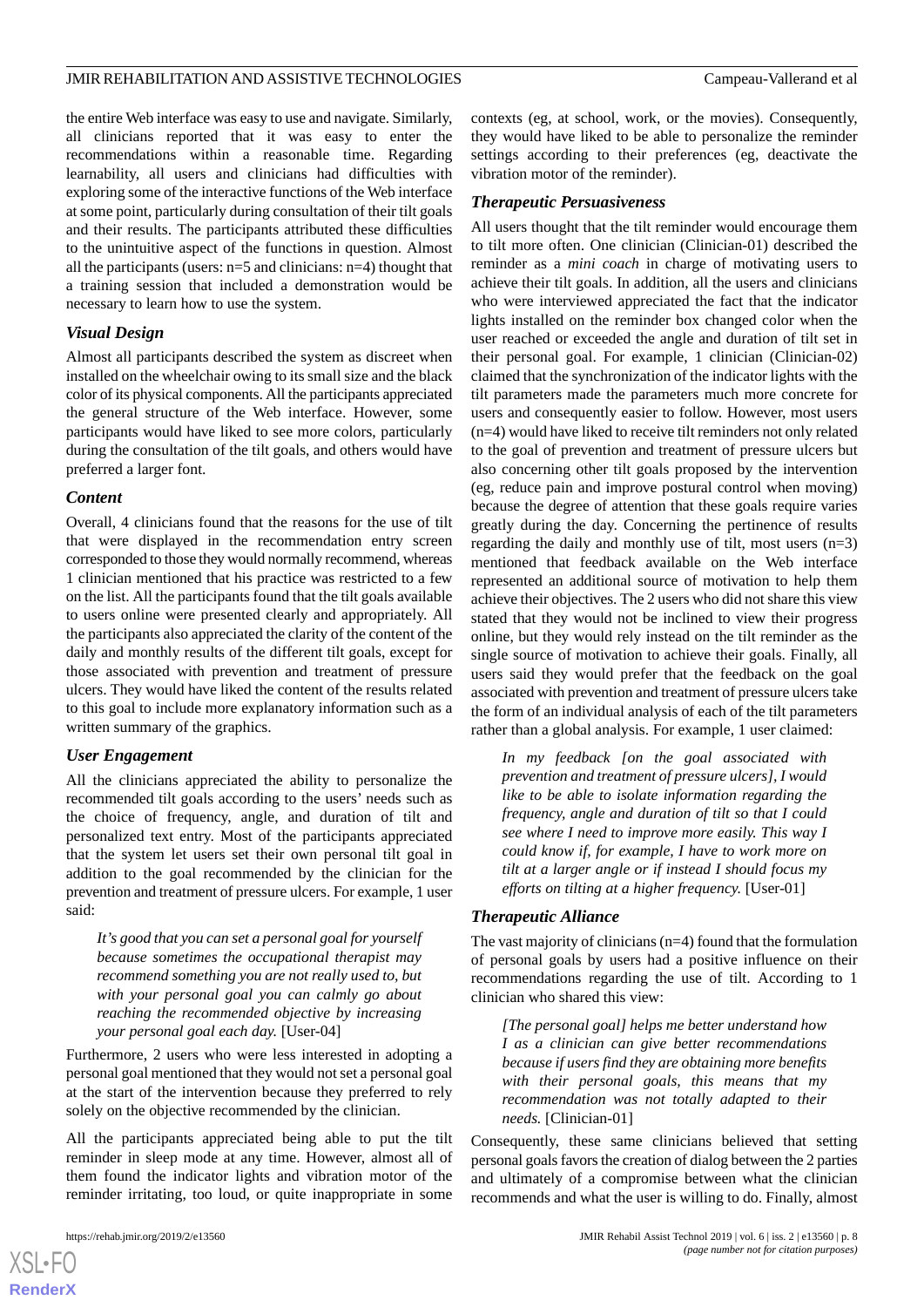all the users would have liked to see a space on their Web interface where they could share their daily and monthly experience with the use of tilt with clinicians. In fact, 4 of the 5 clinicians interviewed confirmed that they would have liked to have access to this form of user feedback because they viewed it as an opportunity to support their clients as they strive to achieve the desired behavior.

#### *General Subjective Evaluation*

All the participants confirmed that the intervention proposed would favor optimal use of tilt by users. In addition, all the users claimed that they would agree to use the system if it was available. All the clinicians also believed that this monitoring system would let them offer users more effective postprocurement follow-up of tilt use. For instance, 1 clinician mentioned:

*I find it interesting that this type of system could offer us information on the use of tilt because when users leave the rehabilitation center, we don't know what they're doing with their tilt. When we meet them only every so often, without being in bad faith, they report what they feel is pertinent. No matter how many questions we ask, we will never get as much information as the system can provide.* [Clinician-04]

However, similar to the users, the clinicians (n=5) would have preferred that feedback on the goal associated with the prevention and treatment of pressure ulcers take the form of an individual analysis of each of the tilt parameters instead of a global analysis. Regarding the feasibility of the intervention in health care institutions, most of the clinicians (n=4) claimed that they would recommend this intervention at the beginning of care to present specific problems such as the appearance of pressure ulcers. In addition, aside from a client at risk or dealing with pressure ulcers, several clinicians (n=3) also found that such a system would be particularly beneficial for users with a degenerative neurological condition, particularly because of the many reasons obliging them to use tilt daily. Finally, 3 clinicians emphasized that the use of this system should not be limited to rehabilitation centers and that it should also be implemented in community health care centers because they too have a role to play in postprocurement follow-up of power tilt.

## *Discussion*

#### **Principal Findings**

The objective of this study was to perform a formative evaluation of a prototype of a system to monitor tilt use in power wheelchairs. The main results suggested that the physical components and the Web interface were easy to manipulate and use daily. Participants appreciated the tilt reminder and the ability to set their own performance goals. In addition, all the participants expressed an intention to adopt the intervention, and all of them claimed that the current prototype would favor optimal use of tilt by wheelchair users. This confirmation corroborates the findings of other studies regarding the potential benefits of a tilt usage monitoring system [\[18](#page-10-12)[,40](#page-11-5)]. The clinicians interviewed also believed that the intervention developed would make postprocurement follow-up of power tilt more effective

 $XS$  $\cdot$ FC **[RenderX](http://www.renderx.com/)** during different stages of care (preventive or curative), with varied clients and in various practice settings.

Participants'positive evaluation of the personal goal is certainly one of the most original findings of our study for 3 main reasons. First, users' comments suggest that the personal goal could serve as an action plan and consequently mediate the gradual attainment of goals recommended by clinicians. Second, the users' opportunity to create an action plan also guarantees that they can control the use of tilt. This aspect is important because it has been established that for a power tilt usage monitoring system to be adopted by users, they must not feel forced to comply with the recommendations given [\[50](#page-11-14)]. Third, the personal goal helps clinicians determine whether their recommendations are truly adapted to the variability of users' daily occupations. In other words, the personal goal is the representation of what the user is willing to do regarding the use of tilt. This notion of variability of daily occupations, unique to each individual, is important for clinicians because it predicts the real use of power tilt [\[8](#page-10-2),[18](#page-10-12)[,29](#page-10-23)]. Thus, clinicians can better judge whether they need to adjust the recommendations to correspond with the user's daily routine.

Concerning the tilt reminder, all the users mentioned that it would encourage them to tilt more often. This claim is coherent with a study of the effect of an audio reminder on repositioning behaviors in wheelchairs linked to the prevention and treatment of pressure ulcers [[51\]](#page-11-15). In addition, all the participants appreciated the fact that the indicator lights installed on the reminder box changed color when their tilt reached or exceeded the angle and duration specified in their personal goal. Therefore, this function meets a common need for all participants because research has demonstrated that users and clinicians alike find it difficult to associate the value of an angle with an exact position of tilt without any cues [[30\]](#page-10-22).

This formative evaluation highlighted 3 main orientations for improving the future development of monitoring systems for power tilt-in-space wheelchairs. One important area of improvement will be to personalize the reminder settings (indicator lights and vibration motor) according to the context (eg, at school, work, and the movies). This is consistent with the study by Liu [\[52](#page-12-0)], which found that preferences in the choice of tilt reminder settings vary depending on the users' context. Another important change is to ensure that the feedback on the goal associated with prevention and treatment of pressure ulcers takes the form of an individual analysis of each of the tilt parameters rather than a global analysis. The initial prototype presented a combined result of 3 tilt parameters (frequency, angle, and duration of tilt) because this combination predicts greater effectiveness at reducing pressure on the seat [[17\]](#page-10-11). The advantage of offering a global analysis of the attainment of this goal is that participants know the proportion of tilts done according to the 3 parameters of the personal and recommended goals. However, in a context of training and follow-up of the use of tilt, it is understandable that participants want to be able to obtain feedback on the frequency, angle, and duration of tilt separately because this would let them target and address any problematic parameters. Finally, we should explore the possibility of including a dedicated space in the Web interface where users could note their daily and monthly experience with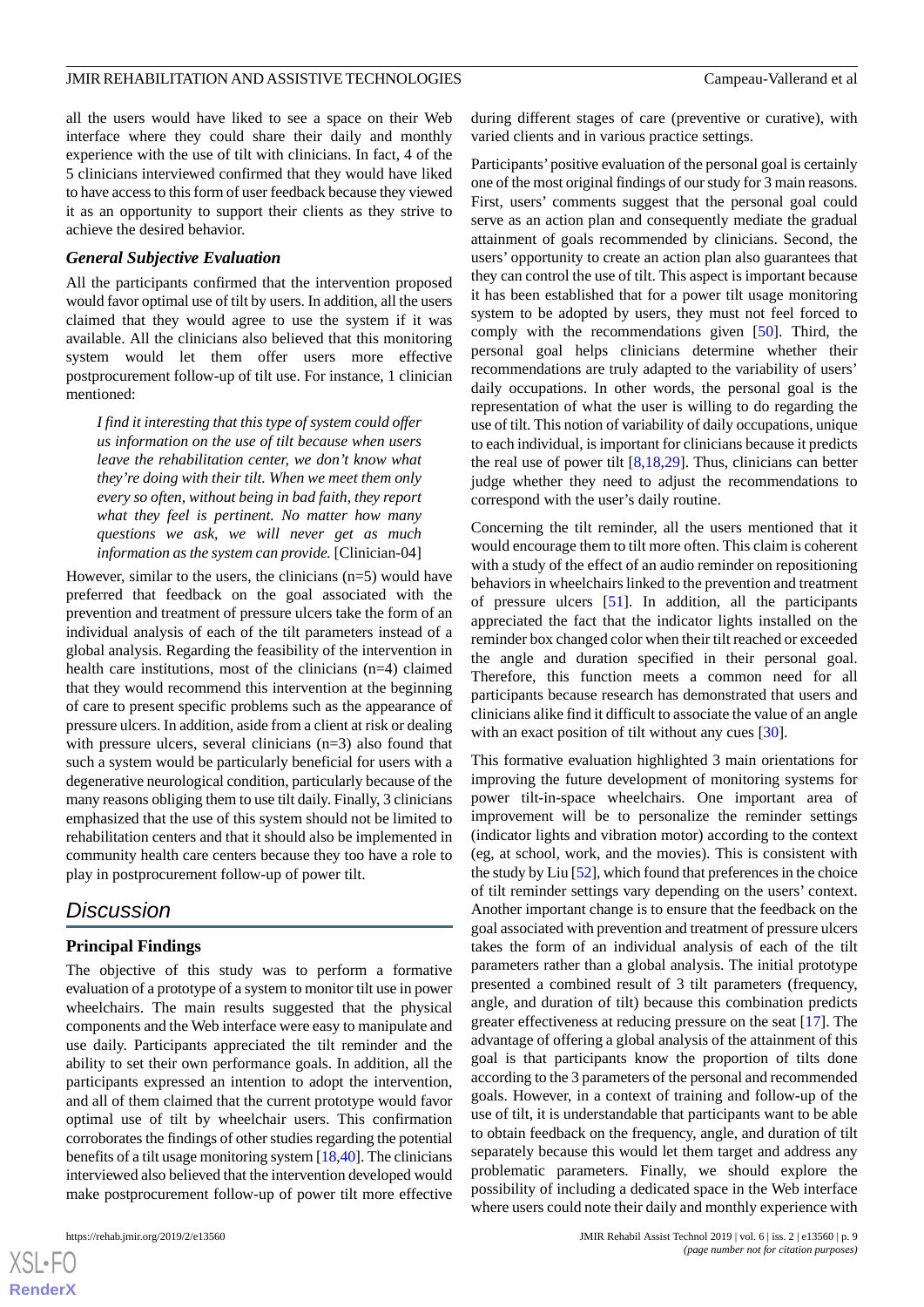the use of tilt, similar to a logbook. The added value of this space should be evaluated carefully by considering the potential added burden on clinical follow-up and given the evidence of the proven use of this function [[53](#page-12-1)[-56](#page-12-2)].

#### **Limitations**

This study has some limitations. First, only occupational therapists were recruited. This choice is explained by the fact that in Quebec (Canada), it is mainly occupational therapists who evaluate clients' functional needs and who ensure training and follow-up of individuals who require mobility aids. It would be interesting to explore whether other categories of professionals would offer different insights. In addition, knowing that it could take several years before certain users consider their power wheelchair as an effective means to let them carry out significant activities [\[57](#page-12-3)], no attempts have been made to recruit new users of power wheelchairs, although clinicians who were interviewed identified these individuals as clients who could benefit from the intervention. In fact, the way new users of power wheelchairs experience the intervention may differ from that of more experienced users and thus influence the future development of the intervention. Finally, the conceptual framework proposed by Baumel et al [[49\]](#page-11-13) that underpinned the formative evaluation of our eHealth intervention puts more emphasis on users, whose targeted behavior is expected to

change following the intervention, than on clinicians, who help users to attain the desired behavioral change. To fill this gap, during the analysis, we added emerging themes related to the needs identified by the clinicians. This conceptual framework could be enriched by integrating the perspectives of the staff who carry out the eHealth interventions.

#### **Conclusions**

This study aimed to conduct a formative evaluation and to identify the functionalities needed by users of power wheelchairs and clinicians relative to a monitoring system designed to be installed on all models of power tilt-in-space wheelchairs. The results will orient the development of the prototype toward a more customizable monitoring system, with a more attractive and intuitive Web interface that favors communication between users and their clinicians. A formative evaluation involving a wider range of people such as new wheelchair users, users of manual tilt-in-space wheelchairs, children, the elderly, and family caregivers should be performed before evaluating the refined prototype in a real environment (eg, at home and in their daily life). Further research will also be necessary to evaluate if the intervention actually favors optimal use of tilt among power wheelchair users and improves the postprocurement monitoring offered by clinicians.

#### **Acknowledgments**

This study was funded by Aging Gracefully across Environments using Technology to Support Wellness, Engagement and Long Life NCE Inc (CR*P* 2015-WP2.2) and the School of Rehabilitation of the Université de Montréal. The Fonds de recherche du Québec—Santé provided salary support to PA, CA, and FR. The authors would like to thank the participants for sharing their ideas, the Centre intégré universitaire de santé et de services sociaux du Centre-Sud-de-l'Île-de-Montréal for administrative support, TelASK, and Vincent Talbot for contributions to use case design, and the students in the electrical engineering and computer engineering department of the Université de Sherbrooke who contributed to developing the prototype (Abdelilah Boukarimi, Anne-Marie Desloges, Antoine Bélanger, Austin-Didier Tran, Arnaud Mede Tondji Gbaguidi, Benjamin Roy, Bruno Sbeghen, David Corbeil Stroombergen, Édouard Légaré, Francis Boucher, Fred Wamkeue-Yomeni, Gabriel Boucher, Guillaume Bouchard-Pelletier, Louis-Philippe Tessier, Marc-Antoine Beaudoin, Olivier Bellavance, and Paul de Thoisy).

#### <span id="page-9-5"></span>**Conflicts of Interest**

None declared.

### <span id="page-9-0"></span>**Multimedia Appendix 1**

<span id="page-9-1"></span>Tilt reminder system of the use of power tilt-in-space wheelchair. [[MP4 File \(MP4 Video\), 85180 KB-Multimedia Appendix 1](https://jmir.org/api/download?alt_name=rehab_v6i2e13560_app1.mp4&filename=a6c72cdbf79ddbc1309e62f369ea106f.mp4)]

#### <span id="page-9-2"></span>**References**

- <span id="page-9-3"></span>1. World Health Organization. 2008. Guidelines on the Provision of Manual Wheelchairs In Less Resourced Settings URL: <https://www.who.int/disabilities/publications/technology/wheelchairguidelines/en/>
- <span id="page-9-4"></span>2. Smith EM, Giesbrecht EM, Mortenson WB, Miller WC. Prevalence of wheelchair and scooter use among community-dwelling Canadians. Phys Ther 2016 Aug;96(8):1135-1142 [[FREE Full text\]](http://europepmc.org/abstract/MED/26847009) [doi: [10.2522/ptj.20150574](http://dx.doi.org/10.2522/ptj.20150574)] [Medline: [26847009](http://www.ncbi.nlm.nih.gov/entrez/query.fcgi?cmd=Retrieve&db=PubMed&list_uids=26847009&dopt=Abstract)]
- 3. Bauer S, Buning ME. NCart. 2009. The Industry Profile on Wheeled Mobility URL: [https://www.ncart.us/uploads/userfiles/](https://www.ncart.us/uploads/userfiles/files/university-of-buffalo.pdf) [files/university-of-buffalo.pdf](https://www.ncart.us/uploads/userfiles/files/university-of-buffalo.pdf) [accessed 2019-11-14]
- 4. Hsieh JT, McIntyre A, Wolfe DL, Lala D, Titus L, Campbell K, et al. SCIRE Project. 2014. Pressure Ulcers Following Spinal Cord Injury URL: [https://scireproject.com/wp-content/uploads/pressure\\_ulcers.pdf](https://scireproject.com/wp-content/uploads/pressure_ulcers.pdf) [accessed 2018-12-15] [\[WebCite](http://www.webcitation.org/

                                74gnf80nd) [Cache ID 74gnf80nd](http://www.webcitation.org/

                                74gnf80nd)]
- 5. Bergstrom N, Braden BJ, Laguzza A, Holman V. The Braden scale for predicting pressure sore risk. Nurs Res 1987;36(4):205-210. [Medline: [3299278](http://www.ncbi.nlm.nih.gov/entrez/query.fcgi?cmd=Retrieve&db=PubMed&list_uids=3299278&dopt=Abstract)]

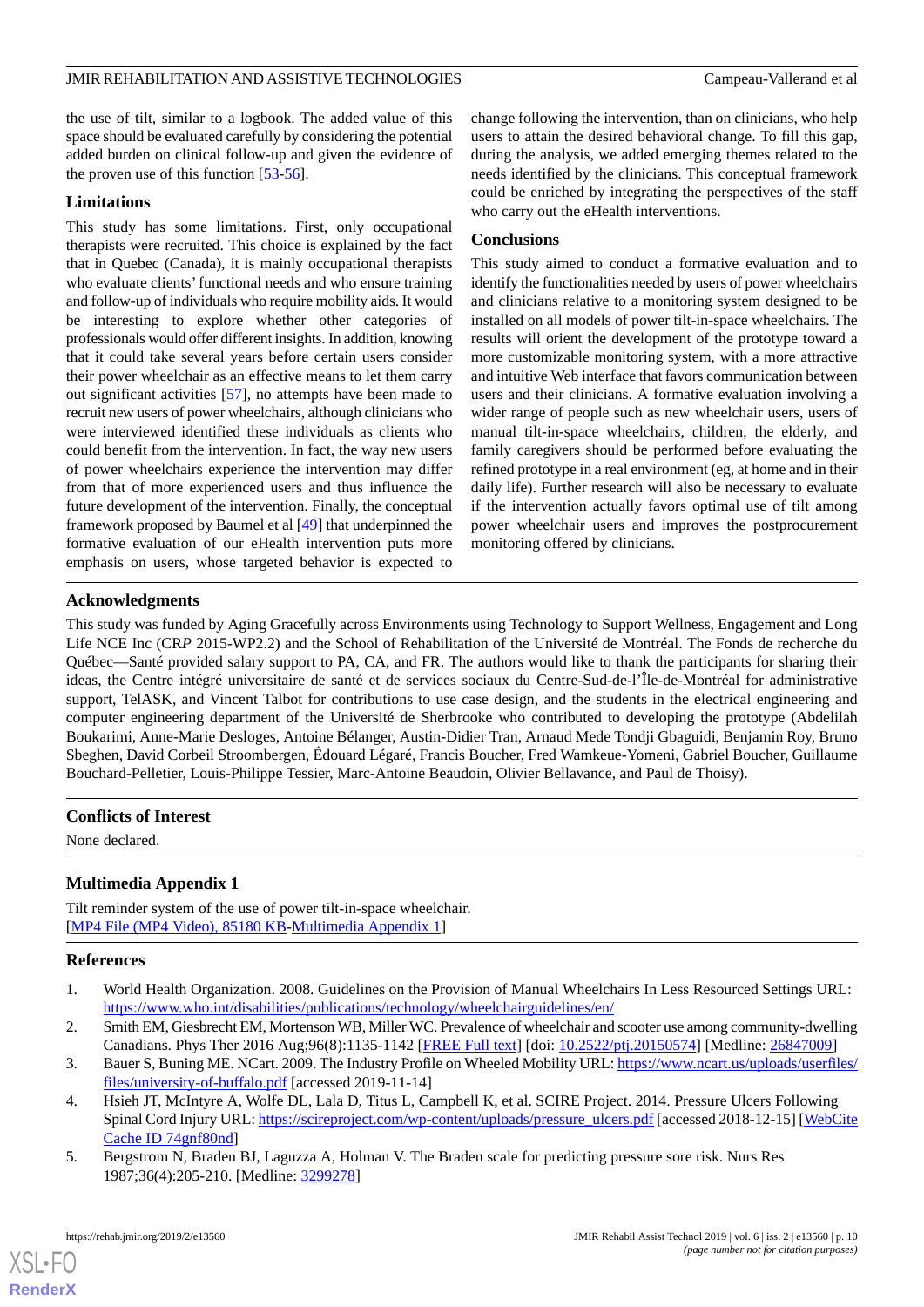- <span id="page-10-0"></span>6. Raghavan P, Raza WA, Ahmed YS, Chamberlain MA. Prevalence of pressure sores in a community sample of spinal injury patients. Clin Rehabil 2003 Dec;17(8):879-884. [doi: [10.1191/0269215503cr692oa](http://dx.doi.org/10.1191/0269215503cr692oa)] [Medline: [14682560\]](http://www.ncbi.nlm.nih.gov/entrez/query.fcgi?cmd=Retrieve&db=PubMed&list_uids=14682560&dopt=Abstract)
- <span id="page-10-2"></span><span id="page-10-1"></span>7. Cramp FL, Warke K, Lowe-Strong AS. The incidence of pressure ulcers in people with multiple sclerosis and persons responsible for their management. Int J MS Care 2004 Jul;6(2):52-54. [doi: [10.7224/1537-2073-6.2.52](http://dx.doi.org/10.7224/1537-2073-6.2.52)]
- 8. Michael SM, Porter D, Pountney TE. Tilted seat position for non-ambulant individuals with neurological and neuromuscular impairment: a systematic review. Clin Rehabil 2007 Dec;21(12):1063-1074 [[FREE Full text](http://europepmc.org/abstract/MED/18042602)] [doi: [10.1177/0269215507082338\]](http://dx.doi.org/10.1177/0269215507082338) [Medline: [18042602\]](http://www.ncbi.nlm.nih.gov/entrez/query.fcgi?cmd=Retrieve&db=PubMed&list_uids=18042602&dopt=Abstract)
- <span id="page-10-4"></span><span id="page-10-3"></span>9. Rasero L, Simonetti M, Falciani F, Fabbri C, Collini F, Dal Molin A. Pressure ulcers in older adults: a prevalence study. Adv Skin Wound Care 2015 Oct;28(10):461-464. [doi: [10.1097/01.ASW.0000470371.77571.5d](http://dx.doi.org/10.1097/01.ASW.0000470371.77571.5d)] [Medline: [26375949\]](http://www.ncbi.nlm.nih.gov/entrez/query.fcgi?cmd=Retrieve&db=PubMed&list_uids=26375949&dopt=Abstract)
- <span id="page-10-5"></span>10. Shankar S, Mortenson WB, Wallace J. Taking control: an exploratory study of the use of tilt-in-space wheelchairs in residential care. Am J Occup Ther 2015;69(2):6902290040 [\[FREE Full text\]](http://europepmc.org/abstract/MED/26122688) [doi: [10.5014/ajot.2014.013565](http://dx.doi.org/10.5014/ajot.2014.013565)] [Medline: [26122688](http://www.ncbi.nlm.nih.gov/entrez/query.fcgi?cmd=Retrieve&db=PubMed&list_uids=26122688&dopt=Abstract)]
- <span id="page-10-6"></span>11. Graves N, Birrell F, Whitby M. Effect of pressure ulcers on length of hospital stay. Infect Control Hosp Epidemiol 2005 Mar;26(3):293-297. [doi: [10.1086/502542](http://dx.doi.org/10.1086/502542)] [Medline: [15796283](http://www.ncbi.nlm.nih.gov/entrez/query.fcgi?cmd=Retrieve&db=PubMed&list_uids=15796283&dopt=Abstract)]
- <span id="page-10-7"></span>12. Russo CA, Steiner C, Spector W. HCUP-US. 2008. Statistical Brief #64: Hospitalizations Related to Pressure Ulcers among Adults 18 Years and Older, 2006 URL:<https://www.hcup-us.ahrq.gov/reports/statbriefs/sb64.pdf> [accessed 2019-09-14]
- <span id="page-10-8"></span>13. Cutajar R, Roberts A. The relationship between engagement in occupations and pressure sore development in Saudi men with paraplegia. Br J Occup Ther 2016 Nov 5;68(7):307-314. [doi: [10.1177/030802260506800704\]](http://dx.doi.org/10.1177/030802260506800704)
- <span id="page-10-9"></span>14. Gorecki C, Brown JM, Nelson EA, Briggs M, Schoonhoven L, Dealey C, European Quality of Life Pressure Ulcer Project Group. Impact of pressure ulcers on quality of life in older patients: a systematic review. J Am Geriatr Soc 2009 Jul;57(7):1175-1183. [doi: [10.1111/j.1532-5415.2009.02307.x](http://dx.doi.org/10.1111/j.1532-5415.2009.02307.x)] [Medline: [19486198](http://www.ncbi.nlm.nih.gov/entrez/query.fcgi?cmd=Retrieve&db=PubMed&list_uids=19486198&dopt=Abstract)]
- <span id="page-10-10"></span>15. Spilsbury K, Nelson A, Cullum N, Iglesias C, Nixon J, Mason S. Pressure ulcers and their treatment and effects on quality of life: hospital inpatient perspectives. J Adv Nurs 2007 Mar;57(5):494-504. [doi: [10.1111/j.1365-2648.2006.04140.x](http://dx.doi.org/10.1111/j.1365-2648.2006.04140.x)] [Medline: [17284276](http://www.ncbi.nlm.nih.gov/entrez/query.fcgi?cmd=Retrieve&db=PubMed&list_uids=17284276&dopt=Abstract)]
- <span id="page-10-11"></span>16. Trueman P, Whitehead SJ. The economics of pressure relieving surfaces: an illustrative case study of the impact of high-specification surfaces on hospital finances. Int Wound J 2010 Feb;7(1):48-54. [doi: [10.1111/j.1742-481X.2009.00647.x\]](http://dx.doi.org/10.1111/j.1742-481X.2009.00647.x) [Medline: [20409250](http://www.ncbi.nlm.nih.gov/entrez/query.fcgi?cmd=Retrieve&db=PubMed&list_uids=20409250&dopt=Abstract)]
- <span id="page-10-13"></span><span id="page-10-12"></span>17. Dicianno BE, Arva J, Lieberman JM, Schmeler MR, Souza A, Phillips K, et al. RESNA position on the application of tilt, recline, and elevating legrests for wheelchairs. Assist Technol 2009;21(1):13-22; quiz 24. [doi: [10.1080/10400430902945769\]](http://dx.doi.org/10.1080/10400430902945769) [Medline: [19719059](http://www.ncbi.nlm.nih.gov/entrez/query.fcgi?cmd=Retrieve&db=PubMed&list_uids=19719059&dopt=Abstract)]
- <span id="page-10-14"></span>18. Sonenblum SE, Sprigle S, Maurer CL. Use of power tilt systems in everyday life. Disabil Rehabil Assist Technol 2009 Jan;4(1):24-30. [doi: [10.1080/17483100802542744](http://dx.doi.org/10.1080/17483100802542744)] [Medline: [19172478\]](http://www.ncbi.nlm.nih.gov/entrez/query.fcgi?cmd=Retrieve&db=PubMed&list_uids=19172478&dopt=Abstract)
- <span id="page-10-15"></span>19. Consortium for Spinal Cord Medicine Clinical Practice Guidelines. Pressure ulcer prevention and treatment following spinal cord injury: a clinical practice guideline for health-care professionals. J Spinal Cord Med 2001;24(Suppl 1):S40-101. [doi: [10.1080/10790268.2001.11753592](http://dx.doi.org/10.1080/10790268.2001.11753592)] [Medline: [11958176\]](http://www.ncbi.nlm.nih.gov/entrez/query.fcgi?cmd=Retrieve&db=PubMed&list_uids=11958176&dopt=Abstract)
- <span id="page-10-16"></span>20. National Pressure Ulcer Advisory Panel, European Pressure Ulcer Advisory Panel, Pan Pacific Pressure Injury Alliance. Prevention and Treatment of Pressure Ulcers: Quick Reference Guide. Perth, Australia: Cambridge Media; 2014.
- 21. Kirby RL. Wheelchair Skills Assessment and Training. Boca Raton: CRC Press; 2016.
- <span id="page-10-17"></span>22. Sonenblum SE, Sprigle SH. The impact of tilting on blood flow and localized tissue loading. J Tissue Viability 2011 Feb;20(1):3-13. [doi: [10.1016/j.jtv.2010.10.001](http://dx.doi.org/10.1016/j.jtv.2010.10.001)] [Medline: [21145240](http://www.ncbi.nlm.nih.gov/entrez/query.fcgi?cmd=Retrieve&db=PubMed&list_uids=21145240&dopt=Abstract)]
- <span id="page-10-18"></span>23. Sprigle S, Maurer C, Soneblum SE, Sorenblum SE. Load redistribution in variable position wheelchairs in people with spinal cord injury. J Spinal Cord Med 2010;33(1):58-64 [\[FREE Full text](http://europepmc.org/abstract/MED/20397444)] [doi: [10.1080/10790268.2010.11689674\]](http://dx.doi.org/10.1080/10790268.2010.11689674) [Medline: [20397444](http://www.ncbi.nlm.nih.gov/entrez/query.fcgi?cmd=Retrieve&db=PubMed&list_uids=20397444&dopt=Abstract)]
- <span id="page-10-19"></span>24. Hobson DA. Comparative effects of posture on pressure and shear at the body-seat interface. J Rehabil Res Dev 1992;29(4):21-31. [doi: [10.1682/JRRD.1992.10.0021\]](http://dx.doi.org/10.1682/JRRD.1992.10.0021) [Medline: [1432724\]](http://www.ncbi.nlm.nih.gov/entrez/query.fcgi?cmd=Retrieve&db=PubMed&list_uids=1432724&dopt=Abstract)
- <span id="page-10-21"></span><span id="page-10-20"></span>25. Giesbrecht EM, Ethans KD, Staley D. Measuring the effect of incremental angles of wheelchair tilt on interface pressure among individuals with spinal cord injury. Spinal Cord 2011 Jul;49(7):827-831. [doi: [10.1038/sc.2010.194](http://dx.doi.org/10.1038/sc.2010.194)] [Medline: [21242997](http://www.ncbi.nlm.nih.gov/entrez/query.fcgi?cmd=Retrieve&db=PubMed&list_uids=21242997&dopt=Abstract)]
- <span id="page-10-23"></span>26. Harrand J, Bannigan K. Do tilt-in-space wheelchairs increase occupational engagement: a critical literature review. Disabil Rehabil Assist Technol 2016;11(1):3-12. [doi: [10.3109/17483107.2014.932021\]](http://dx.doi.org/10.3109/17483107.2014.932021) [Medline: [24969634\]](http://www.ncbi.nlm.nih.gov/entrez/query.fcgi?cmd=Retrieve&db=PubMed&list_uids=24969634&dopt=Abstract)
- <span id="page-10-22"></span>27. Lacoste M, Weiss-Lambrou R, Allard M, Dansereau J. Powered tilt/recline systems: why and how are they used? Assist Technol 2003;15(1):58-68. [doi: [10.1080/10400435.2003.10131890](http://dx.doi.org/10.1080/10400435.2003.10131890)] [Medline: [14760982](http://www.ncbi.nlm.nih.gov/entrez/query.fcgi?cmd=Retrieve&db=PubMed&list_uids=14760982&dopt=Abstract)]
- 28. Ding D, Leister E, Cooper RA, Cooper R, Kelleher A, Fitzgerald SG, et al. Usage of tilt-in-space, recline, and elevation seating functions in natural environment of wheelchair users. J Rehabil Res Dev 2008;45(7):973-983 [\[FREE Full text](https://www.rehab.research.va.gov/jour/08/45/7/pdf/Ding.pdf)] [doi: [10.1682/JRRD.2007.11.0178\]](http://dx.doi.org/10.1682/JRRD.2007.11.0178) [Medline: [19165687\]](http://www.ncbi.nlm.nih.gov/entrez/query.fcgi?cmd=Retrieve&db=PubMed&list_uids=19165687&dopt=Abstract)
- 29. Sonenblum SE, Sprigle S. Distinct tilting behaviours with power tilt-in-space systems. Disabil Rehabil Assist Technol 2011;6(6):526-535. [doi: [10.3109/17483107.2011.580900\]](http://dx.doi.org/10.3109/17483107.2011.580900) [Medline: [21561230](http://www.ncbi.nlm.nih.gov/entrez/query.fcgi?cmd=Retrieve&db=PubMed&list_uids=21561230&dopt=Abstract)]
- 30. Titus LC, Polgar JM. Reasons for using power tilt: perspectives from clients and therapists. Disabil Rehabil Assist Technol 2018 Feb;13(2):132-139. [doi: [10.1080/17483107.2017.1299803](http://dx.doi.org/10.1080/17483107.2017.1299803)] [Medline: [28346029](http://www.ncbi.nlm.nih.gov/entrez/query.fcgi?cmd=Retrieve&db=PubMed&list_uids=28346029&dopt=Abstract)]

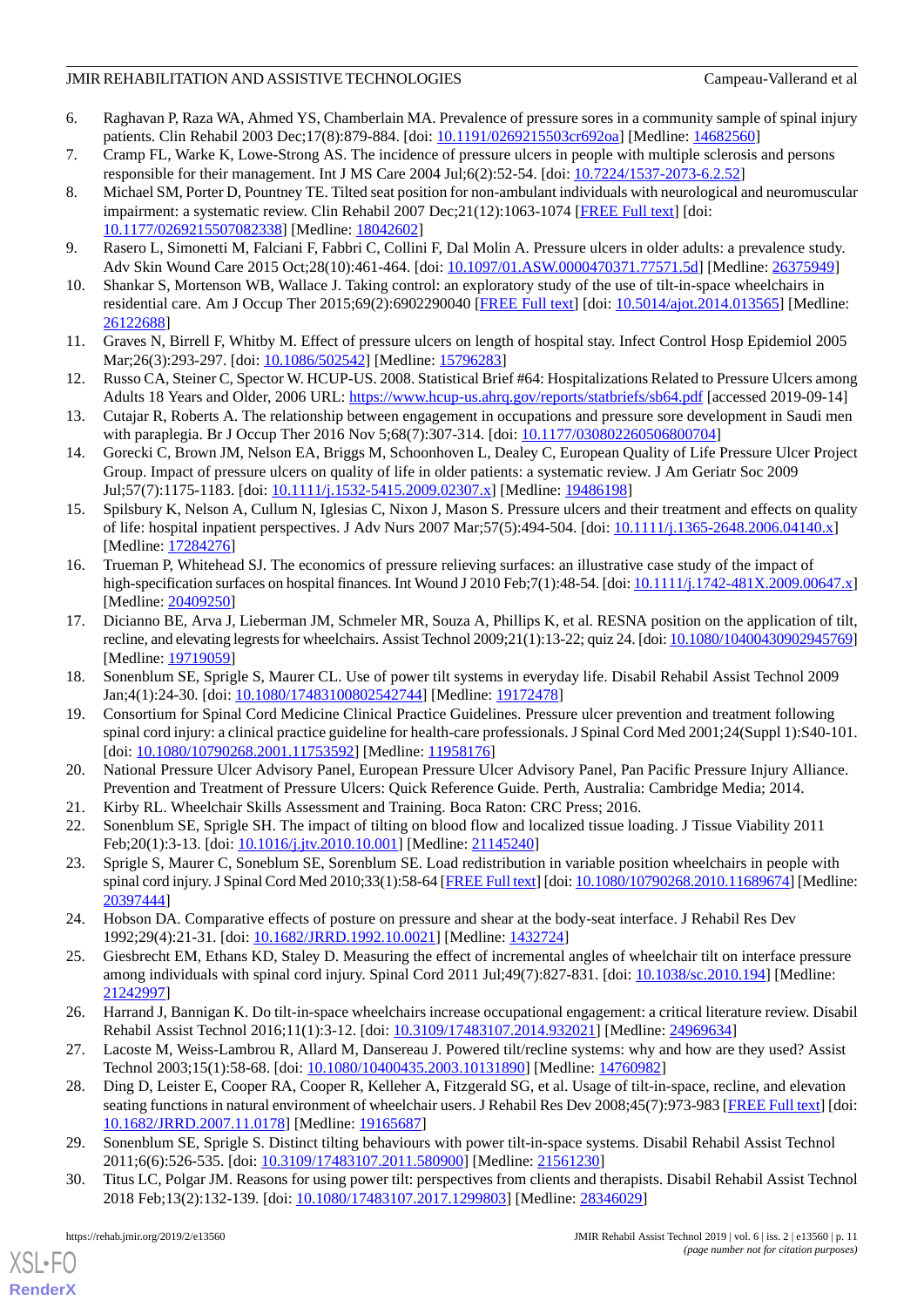- <span id="page-11-0"></span>31. Best KL, Routhier F, Miller WC. A description of manual wheelchair skills training: current practices in Canadian rehabilitation centers. Disabil Rehabil Assist Technol 2015;10(5):393-400. [doi: [10.3109/17483107.2014.907367\]](http://dx.doi.org/10.3109/17483107.2014.907367) [Medline: [24702608](http://www.ncbi.nlm.nih.gov/entrez/query.fcgi?cmd=Retrieve&db=PubMed&list_uids=24702608&dopt=Abstract)]
- 32. Best KL, Miller WC, Routhier F. A description of manual wheelchair skills training curriculum in entry-to-practice occupational and physical therapy programs in Canada. Disabil Rehabil Assist Technol 2015;10(5):401-406. [doi: [10.3109/17483107.2014.907368\]](http://dx.doi.org/10.3109/17483107.2014.907368) [Medline: [24702609\]](http://www.ncbi.nlm.nih.gov/entrez/query.fcgi?cmd=Retrieve&db=PubMed&list_uids=24702609&dopt=Abstract)
- 33. Foy T, Perritt G, Thimmaiah D, Heisler L, Offutt JL, Cantoni K, et al. The SCIRehab project: treatment time spent in SCI rehabilitation. Occupational therapy treatment time during inpatient spinal cord injury rehabilitation. J Spinal Cord Med 2011;34(2):162-175 [[FREE Full text](http://europepmc.org/abstract/MED/21675355)] [doi: [10.1179/107902611X12971826988093](http://dx.doi.org/10.1179/107902611X12971826988093)] [Medline: [21675355\]](http://www.ncbi.nlm.nih.gov/entrez/query.fcgi?cmd=Retrieve&db=PubMed&list_uids=21675355&dopt=Abstract)
- 34. Harris F, Sprigle S. Outcomes measurement of a wheelchair intervention. Disabil Rehabil Assist Technol 2008 Jul;3(4):171-180. [doi: [10.1080/17483100701869784](http://dx.doi.org/10.1080/17483100701869784)] [Medline: [19238718](http://www.ncbi.nlm.nih.gov/entrez/query.fcgi?cmd=Retrieve&db=PubMed&list_uids=19238718&dopt=Abstract)]
- <span id="page-11-1"></span>35. Jans LH, Scherer MJ. Assistive technology training: diverse audiences and multidisciplinary content. Disabil Rehabil Assist Technol 2006;1(1-2):69-77. [doi: [10.1080/09638280500167290\]](http://dx.doi.org/10.1080/09638280500167290) [Medline: [19256169](http://www.ncbi.nlm.nih.gov/entrez/query.fcgi?cmd=Retrieve&db=PubMed&list_uids=19256169&dopt=Abstract)]
- <span id="page-11-2"></span>36. Kirby RL, Keeler L, Wang S, Thompson K, Theriault C. Proportion of wheelchair users who receive wheelchair skills training during an admission to a Canadian rehabilitation center. Top Geriatr Rehab 2015;31(1):58-66. [doi: [10.1097/TGR.0000000000000046](http://dx.doi.org/10.1097/TGR.0000000000000046)]
- <span id="page-11-3"></span>37. Samuelsson K, Wressle E. User satisfaction with mobility assistive devices: an important element in the rehabilitation process. Disabil Rehabil 2008;30(7):551-558. [doi: [10.1080/09638280701355777\]](http://dx.doi.org/10.1080/09638280701355777) [Medline: [17852301\]](http://www.ncbi.nlm.nih.gov/entrez/query.fcgi?cmd=Retrieve&db=PubMed&list_uids=17852301&dopt=Abstract)
- <span id="page-11-4"></span>38. Routhier F, Lettre J, Miller WC, Borisoff JF, Keetch K, Mitchell IM, CanWheel Research Team. Data logger technologies for powered wheelchairs: a scoping review. Assist Technol 2019;31(1):19-24. [doi: [10.1080/10400435.2017.1340913\]](http://dx.doi.org/10.1080/10400435.2017.1340913) [Medline: [28662364](http://www.ncbi.nlm.nih.gov/entrez/query.fcgi?cmd=Retrieve&db=PubMed&list_uids=28662364&dopt=Abstract)]
- <span id="page-11-5"></span>39. Ding D, Liu HY, Cooper R, Cooper RA, Smailagic A, Siewiorek D. Virtual coach technology for supporting self-care. Phys Med Rehabil Clin N Am 2010 Feb; 21(1): 179-194. [doi: 10.1016/j.pmr. 2009.07.012] [Medline: [19951785\]](http://www.ncbi.nlm.nih.gov/entrez/query.fcgi?cmd=Retrieve&db=PubMed&list_uids=19951785&dopt=Abstract)
- <span id="page-11-7"></span><span id="page-11-6"></span>40. Wu YK, Liu HY, Kelleher A, Pearlman J, Cooper RA. Evaluating the usability of a smartphone virtual seating coach application for powered wheelchair users. Med Eng Phys 2016 Jun;38(6):569-575. [doi: [10.1016/j.medengphy.2016.03.001\]](http://dx.doi.org/10.1016/j.medengphy.2016.03.001) [Medline: [27079179](http://www.ncbi.nlm.nih.gov/entrez/query.fcgi?cmd=Retrieve&db=PubMed&list_uids=27079179&dopt=Abstract)]
- <span id="page-11-8"></span>41. Barnum CM. Usability Testing Essentials: Ready, Set...Test!. Burlington, MA: Morgan Kaufmann; 2010.
- 42. Enam A, Torres-Bonilla J, Eriksson H. Evidence-based evaluation of ehealth interventions: systematic literature review. J Med Internet Res 2018 Nov 23;20(11):e10971 [\[FREE Full text](https://www.jmir.org/2018/11/e10971/)] [doi: [10.2196/10971\]](http://dx.doi.org/10.2196/10971) [Medline: [30470678\]](http://www.ncbi.nlm.nih.gov/entrez/query.fcgi?cmd=Retrieve&db=PubMed&list_uids=30470678&dopt=Abstract)
- <span id="page-11-9"></span>43. Mohr DC, Schueller SM, Montague E, Burns MN, Rashidi P. The behavioral intervention technology model: an integrated conceptual and technological framework for eHealth and mHealth interventions. J Med Internet Res 2014 Jun 5;16(6):e146 [[FREE Full text](https://www.jmir.org/2014/6/e146/)] [doi: [10.2196/jmir.3077](http://dx.doi.org/10.2196/jmir.3077)] [Medline: [24905070](http://www.ncbi.nlm.nih.gov/entrez/query.fcgi?cmd=Retrieve&db=PubMed&list_uids=24905070&dopt=Abstract)]
- 44. Anderson JK, Wallace LM. Applying the behavioural intervention technologies model to the development of a smartphone application (app) supporting young peoples' adherence to anaphylaxis action plan. BMJ Innov 2015 Apr 2;1(2):67-73. [doi: [10.1136/bmjinnov-2014-000016\]](http://dx.doi.org/10.1136/bmjinnov-2014-000016)
- <span id="page-11-11"></span><span id="page-11-10"></span>45. Lattie EG, Schueller SM, Sargent E, Stiles-Shields C, Tomasino KN, Corden ME, et al. Uptake and usage of intellicare: a publicly available suite of mental health and well-being apps. Internet Interv 2016 May;4(2):152-158 [[FREE Full text\]](https://linkinghub.elsevier.com/retrieve/pii/S2214-7829(15)30029-4) [doi: [10.1016/j.invent.2016.06.003](http://dx.doi.org/10.1016/j.invent.2016.06.003)] [Medline: [27398319](http://www.ncbi.nlm.nih.gov/entrez/query.fcgi?cmd=Retrieve&db=PubMed&list_uids=27398319&dopt=Abstract)]
- <span id="page-11-12"></span>46. Srikesavan C, Williamson E, Cranston T, Hunter J, Adams J, Lamb SE. An online hand exercise intervention for adults with rheumatoid arthritis (mySARAH): design, development, and usability testing. J Med Internet Res 2018 Jun 27;20(6):e10457 [\[FREE Full text](https://www.jmir.org/2018/6/e10457/)] [doi: [10.2196/10457\]](http://dx.doi.org/10.2196/10457) [Medline: [29950288\]](http://www.ncbi.nlm.nih.gov/entrez/query.fcgi?cmd=Retrieve&db=PubMed&list_uids=29950288&dopt=Abstract)
- <span id="page-11-13"></span>47. Gélinas-Bronsard D, Mortenson WB, Ahmed S, Guay C, Auger C. Co-construction of an internet-based intervention for older assistive technology users and their family caregivers: stakeholders' perceptions. Disabil Rehabil Assist Technol 2019 Aug;14(6):602-611. [doi: [10.1080/17483107.2018.1499138\]](http://dx.doi.org/10.1080/17483107.2018.1499138) [Medline: [30318939\]](http://www.ncbi.nlm.nih.gov/entrez/query.fcgi?cmd=Retrieve&db=PubMed&list_uids=30318939&dopt=Abstract)
- <span id="page-11-14"></span>48. Webb TL, Joseph J, Yardley L, Michie S. Using the internet to promote health behavior change: a systematic review and meta-analysis of the impact of theoretical basis, use of behavior change techniques, and mode of delivery on efficacy. J Med Internet Res 2010 Feb 17;12(1):e4 [[FREE Full text](https://www.jmir.org/2010/1/e4/)] [doi: [10.2196/jmir.1376](http://dx.doi.org/10.2196/jmir.1376)] [Medline: [20164043](http://www.ncbi.nlm.nih.gov/entrez/query.fcgi?cmd=Retrieve&db=PubMed&list_uids=20164043&dopt=Abstract)]
- <span id="page-11-15"></span>49. Baumel A, Faber K, Mathur N, Kane JM, Muench F. Enlight: a comprehensive quality and therapeutic potential evaluation tool for mobile and web-based ehealth interventions. J Med Internet Res 2017 Mar 21;19(3):e82 [\[FREE Full text\]](https://www.jmir.org/2017/3/e82/) [doi: [10.2196/jmir.7270](http://dx.doi.org/10.2196/jmir.7270)] [Medline: [28325712](http://www.ncbi.nlm.nih.gov/entrez/query.fcgi?cmd=Retrieve&db=PubMed&list_uids=28325712&dopt=Abstract)]
- 50. Titus LC. Western University Electronic Thesis and Dissertation Repository. 2013. How Power Tilt is Used in Daily Life to Manage Sitting Pressure: Perspectives of Adults Who Use Power Tilt And Therapists Who Prescribe This Technology URL: <https://ir.lib.uwo.ca/cgi/viewcontent.cgi?article=2672&context=etd> [accessed 2019-09-14] [\[WebCite Cache ID](http://www.webcitation.org/

                                74guAyla4) [74guAyla4](http://www.webcitation.org/

                                74guAyla4)]
- 51. Yang YS, Chou YC, Hsu JJ, Chang JJ. Effects of audio feedback on sitting behaviors of community-dwelling manual wheelchair users with spinal cord injuries. Assist Technol 2010;22(2):79-86. [doi: [10.1080/10400435.2010.483644\]](http://dx.doi.org/10.1080/10400435.2010.483644) [Medline: [20698426](http://www.ncbi.nlm.nih.gov/entrez/query.fcgi?cmd=Retrieve&db=PubMed&list_uids=20698426&dopt=Abstract)]



[XSL](http://www.w3.org/Style/XSL)•FO **[RenderX](http://www.renderx.com/)**